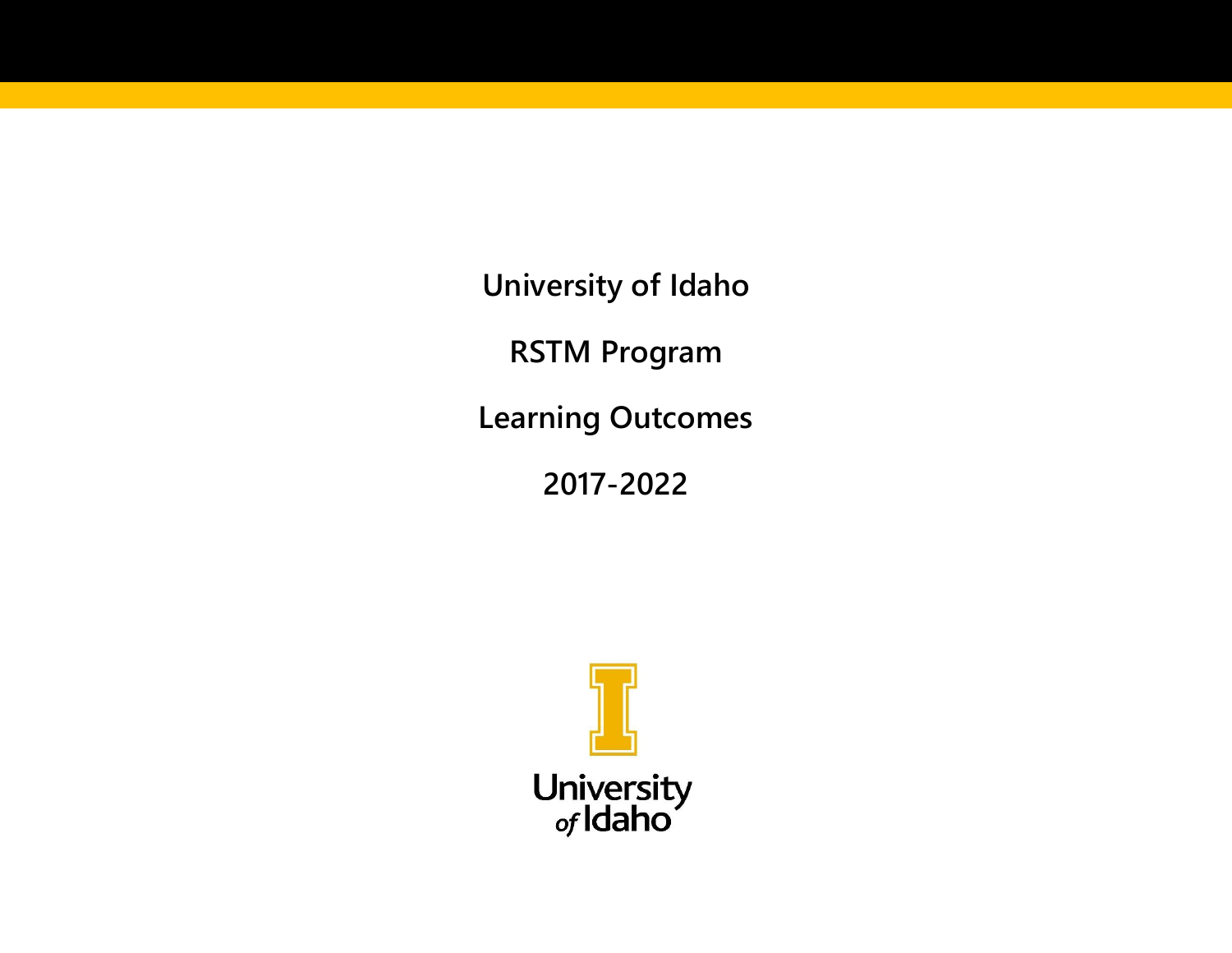7.01 Students graduating from the program shall demonstrate the following entry-level knowledge: a) the nature and scope of the relevant park, recreation, tourism or related professions and their associated industries; b) techniques and processes used by professionals and workers in these industries; and c) the foundation of the profession in history, science and philosophy.

| <b>COAPRT</b>                                                                                                                                                | <b>University of Idaho</b>                                                                                                                                                                | 7.01.01 Evidence of                                                                                                                                                                                                                       | 7.01.02                                                                                                                                                                                                                                                                                           | <b>Performance levels/metrics</b>                                                                                                                                                                                                   |
|--------------------------------------------------------------------------------------------------------------------------------------------------------------|-------------------------------------------------------------------------------------------------------------------------------------------------------------------------------------------|-------------------------------------------------------------------------------------------------------------------------------------------------------------------------------------------------------------------------------------------|---------------------------------------------------------------------------------------------------------------------------------------------------------------------------------------------------------------------------------------------------------------------------------------------------|-------------------------------------------------------------------------------------------------------------------------------------------------------------------------------------------------------------------------------------|
| <b>Learning Outcome</b>                                                                                                                                      | <b>RSTM Learning Outcome</b>                                                                                                                                                              | <b>Learning Opportunity</b>                                                                                                                                                                                                               | <b>Assessment Measure</b> <sup>1</sup>                                                                                                                                                                                                                                                            |                                                                                                                                                                                                                                     |
| $7.01$ (a)<br>Knowledge of the nature and<br>scope of the relevant park,<br>recreation, tourism or related<br>professions and their associated<br>industries | RSTM 1a.<br>Students will be able to<br>demonstrate entry-level<br>knowledge of the nature and<br>scope of the profession for<br>recreation management.<br>[Foundations]                  | <b>RSTM 104 (Fall)</b><br>Syllabus, Assignment<br><b>Additional Evidence:</b><br>RSTM Student Survey (indirect)<br>and/or<br><b>RSTM Program Focus Group</b><br>(face-to-face focus group is<br>considered indirect measure by<br>COAPRT) | <b>Direct Measures:</b><br>• RSTM 104 Speaker Papers<br>or Quizzes<br><b>Indirect Measures:</b><br>• RSTM Student Survey<br>results and/or<br>• RSTM Program Focus<br>Group results<br>Artifacts:<br>104 Student Samples, Grading                                                                 | RSTM 104 Speaker Papers - 80%<br>receive a C or better on papers<br>OR quizzes<br>RSTM Student Survey 7.01a -<br>4.0 or higher (of 5).<br><b>RSTM Program Focus Group</b><br>7.01a - No established<br>levels for qualitative data. |
| 7.01(b)<br>Knowledge of techniques and<br>processes used by professionals<br>and workers in these industries.                                                | RSTM 1b.<br>Students will be able to<br>demonstrate entry-level<br>knowledge of techniques and<br>processes used by professionals<br>and workers in recreation<br>settings. [Foundations] | <b>RSTM 485 (ODD Fall)</b><br>Syllabus, Assignment<br><b>Additional Evidence:</b><br><b>RSTM Student Survey</b><br>and/or<br><b>RSTM Program Focus Group</b>                                                                              | Rubric, Speaker Paper<br>Assignment<br><b>Direct Measures:</b><br>• RSTM 485 Trend or Issue<br>Poster<br><b>Indirect Measures:</b><br>• RSTM Student Survey<br>results and/or<br>• RSTM Program Focus<br>Group results<br>Artifacts:<br>485 Student Samples, Grading<br>Rubric, Poster Assignment | RSTM 485 Trend or Issue Poster<br>- 80% receive a B or better on<br>poster<br>RSTM Student Survey and<br>Program Focus Group: Same<br>metrics as 7.01a.                                                                             |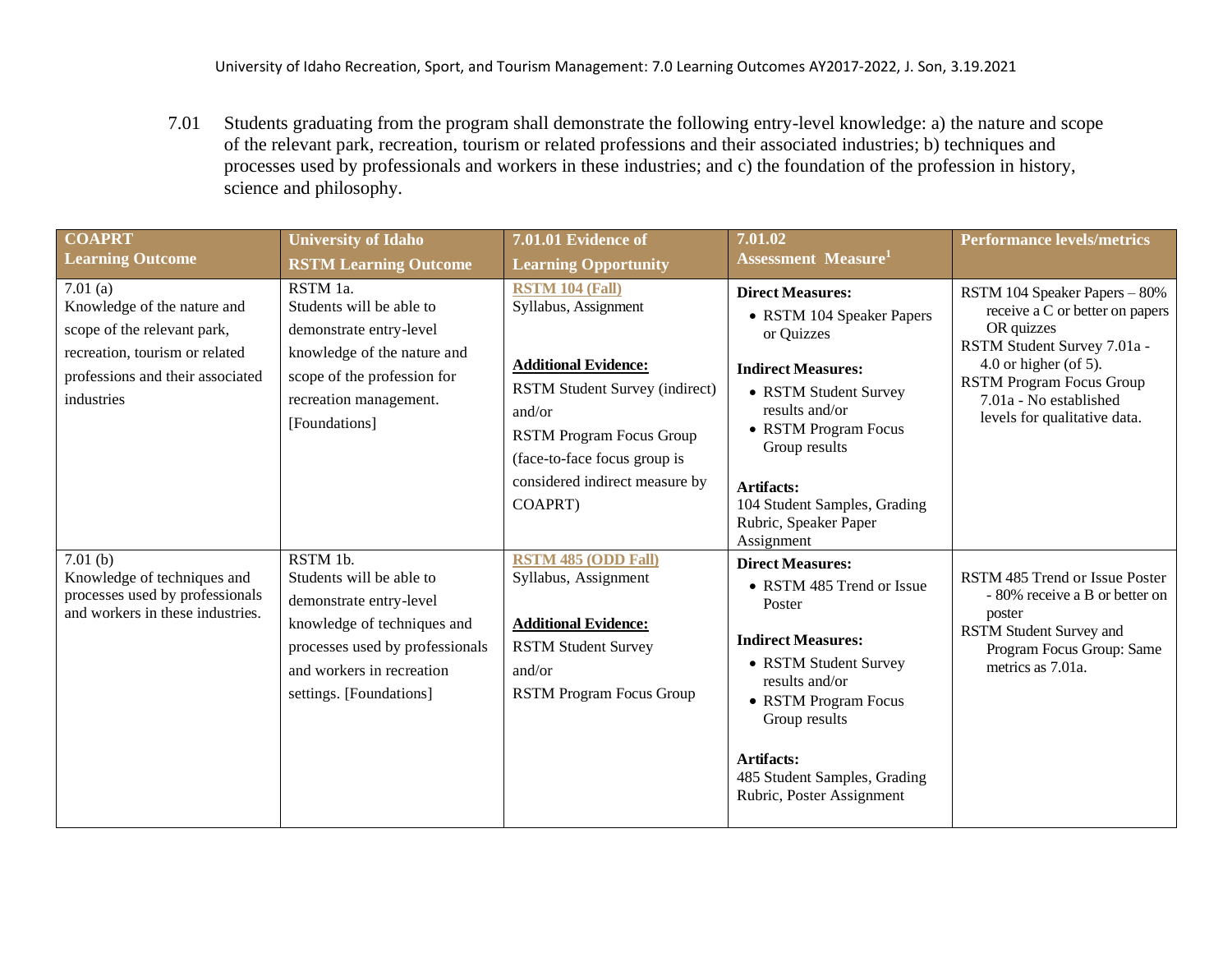7.01 Students graduating from the program shall demonstrate the following entry-level knowledge: a) the nature and scope of the relevant park, recreation, tourism or related professions and their associated industries; b) techniques and processes used by professionals and workers in these industries; and c) the foundation of the profession in history, science and philosophy.

| <b>COAPRT</b>                                                                                      | <b>University of Idaho</b>                                                                                                                                               | 7.01.01 Evidence of                                                                                                                                                                          | 7.01.02                                                                                                                                                                                                                                                                                                             | <b>Performance levels/metrics</b>                                                                                                                                                                 |
|----------------------------------------------------------------------------------------------------|--------------------------------------------------------------------------------------------------------------------------------------------------------------------------|----------------------------------------------------------------------------------------------------------------------------------------------------------------------------------------------|---------------------------------------------------------------------------------------------------------------------------------------------------------------------------------------------------------------------------------------------------------------------------------------------------------------------|---------------------------------------------------------------------------------------------------------------------------------------------------------------------------------------------------|
| <b>Learning Outcome</b>                                                                            | <b>RSTM Learning Outcome</b>                                                                                                                                             | <b>Learning Opportunity</b>                                                                                                                                                                  | <b>Assessment Measure</b>                                                                                                                                                                                                                                                                                           |                                                                                                                                                                                                   |
| 7.01(c)<br>Knowledge of the foundation of<br>the profession in history, science<br>and philosophy. | RSTM 1c.<br>Students will be able to<br>demonstrate entry-level<br>knowledge of the foundation of<br>the profession in history, science<br>and philosophy. [Foundations] | <b>RSTM 260 or RSTM 104</b><br><b>(Starting Fall 2020)</b><br>Syllabus, Assignment<br><b>Additional Evidence:</b><br><b>RSTM Student Survey</b><br>and/or<br><b>RSTM Program Focus Group</b> | <b>Direct Measures:</b><br>• RSTM 260 Quizzes<br>$Or$ (Starting Fall 2020)<br>• RSTM 104 Foundations of<br>the Field Assignment<br><b>Indirect Measure:</b><br>• RSTM Student Survey results<br>and/or<br>• RSTM Program Focus<br>Group results<br>Artifacts:<br>104 Student Samples, Grading<br>Rubric, Assignment | RSTM 260 Quizzes or RSTM<br>104 Foundations of the Field<br>Assignment - 80% of<br>students receive a B or<br>higher<br>RSTM Student Survey and<br>Program Focus Group: Same<br>metrics as 7.01a. |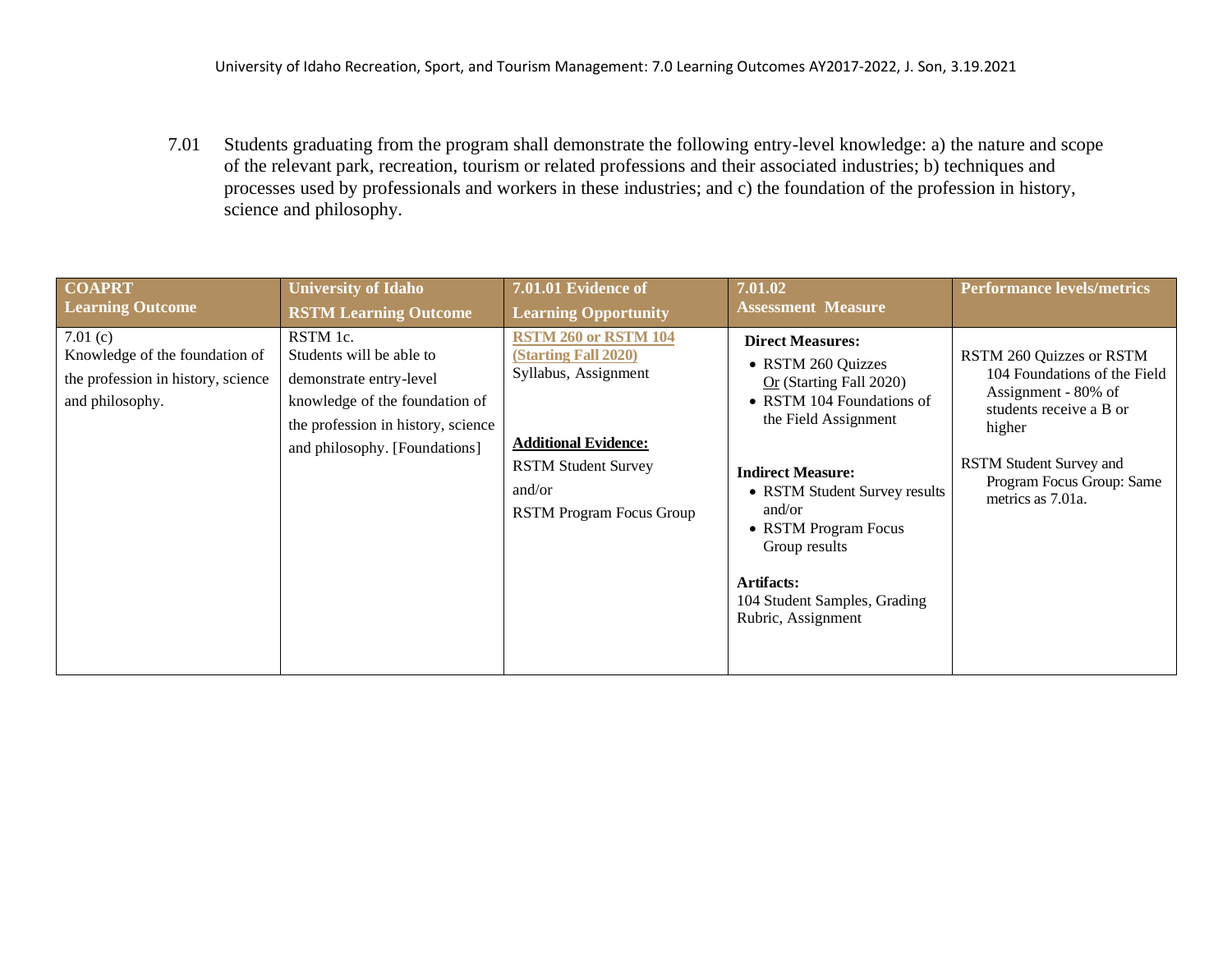7.02 Students graduating from the Program shall demonstrate the ability to design, implement, and evaluate services that facilitate targeted human experiences and that embrace personal and cultural dimensions of diversity.

| <b>COAPRT</b><br><b>Learning Outcome</b>                                                                                                                                                                                                            | <b>University of Idaho RSTM</b><br><b>Learning Outcome</b>                                                                                                                        | 7.02.01 Evidence of Learning<br><b>Opportunity</b>                                                             | 7.02.02<br><b>Assessment Measure</b>                                                                                                                                                                                                                                  | <b>Performance levels/metrics</b>                                                                                                                           |
|-----------------------------------------------------------------------------------------------------------------------------------------------------------------------------------------------------------------------------------------------------|-----------------------------------------------------------------------------------------------------------------------------------------------------------------------------------|----------------------------------------------------------------------------------------------------------------|-----------------------------------------------------------------------------------------------------------------------------------------------------------------------------------------------------------------------------------------------------------------------|-------------------------------------------------------------------------------------------------------------------------------------------------------------|
| 7.02<br>Students graduating from the<br>program shall demonstrate the<br>ability to design, implement, and<br>evaluate services that facilitate<br>targeted human experiences and<br>that embrace personal and<br>cultural dimensions of diversity. | RSTM 2a.<br>Students will be able to<br>demonstrate design,<br>implementation and evaluation<br>planning for a recreation program<br>or leisure experience. [Program<br>Planning] | <u>REC 240 - Spring 2018-2020,</u><br>new name RSTM 425 (starting<br><b>Fall 2020)</b><br>Syllabus, Assignment | <b>Direct Measures:</b><br>• REC 240/RSTM 425<br>Program Design Assignment<br><b>Indirect Measures:</b><br>• RSTM Student Survey<br>results and/or<br>• RSTM Program Focus Group<br>results<br>Artifacts:<br>• 240/425 Student Samples,<br>Grading Rubric, Assignment | REC 240/RSTM 425 Program<br>Design Assignment $-80\%$<br>receive a C or higher<br>RSTM Student Survey and<br>Program Focus Group: Same<br>metrics as 7.01a. |
|                                                                                                                                                                                                                                                     |                                                                                                                                                                                   | <b>Additional Evidence:</b><br><b>RSTM Student Survey</b><br>and/or<br><b>RSTM Program Focus Group</b>         |                                                                                                                                                                                                                                                                       |                                                                                                                                                             |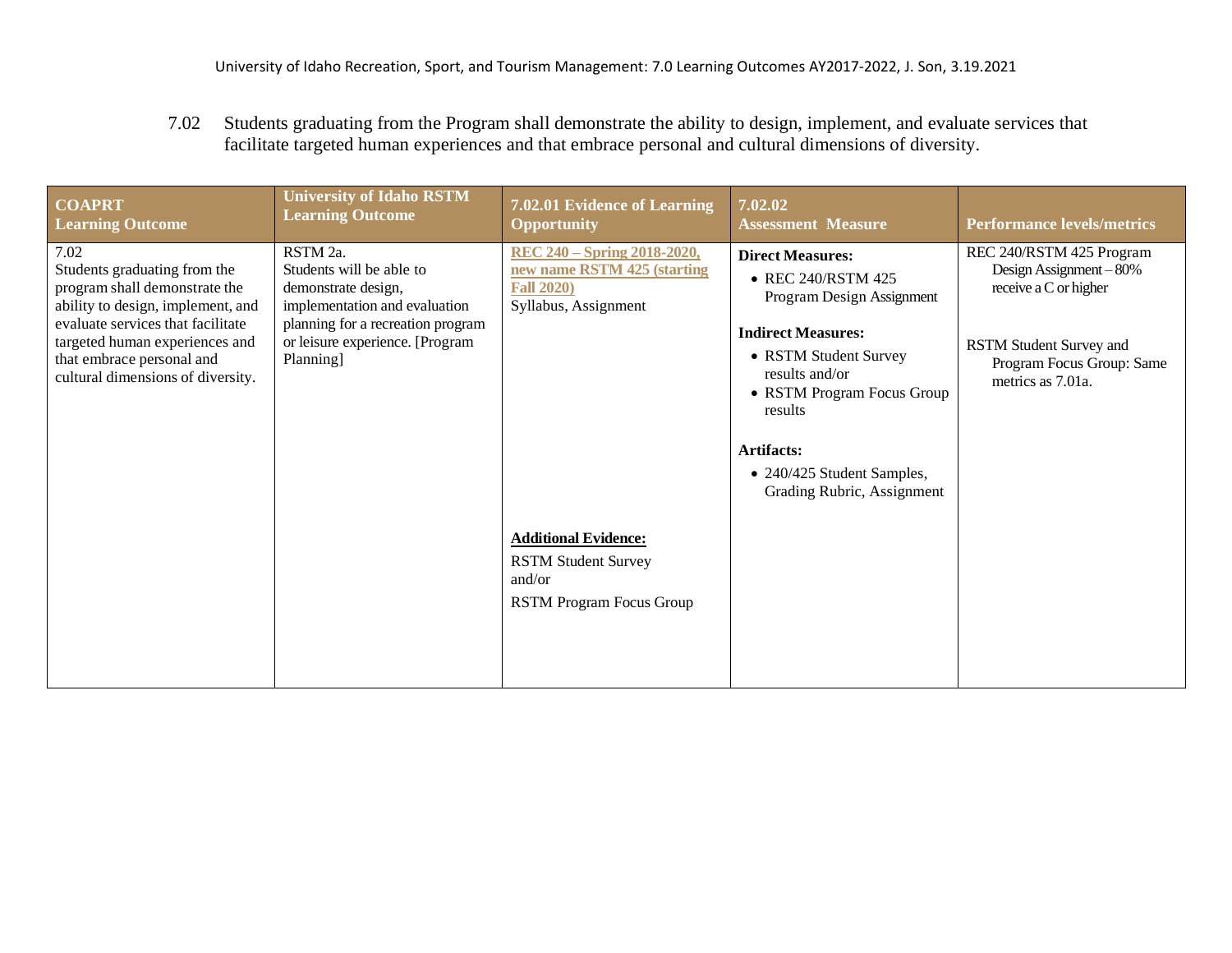7.02 Students graduating from the Program shall demonstrate the ability to design, implement, and evaluate services that facilitate targeted human experiences and that embrace personal and cultural dimensions of diversity.

| <b>COAPRT</b><br><b>Learning Outcome</b>                                                                                                                                                                                                                                      | <b>University of Idaho RSTM</b><br><b>Learning Outcome</b>                                                                                                                                                                       | 7.02.01 Evidence of Learning<br><b>Opportunity</b>                                                                                                                                 | 7.02.02<br><b>Assessment Measure</b>                                                                                                                                                                                                                                                       | <b>Performance levels/metrics</b>                                                                                                                                                                                                                                                                 |
|-------------------------------------------------------------------------------------------------------------------------------------------------------------------------------------------------------------------------------------------------------------------------------|----------------------------------------------------------------------------------------------------------------------------------------------------------------------------------------------------------------------------------|------------------------------------------------------------------------------------------------------------------------------------------------------------------------------------|--------------------------------------------------------------------------------------------------------------------------------------------------------------------------------------------------------------------------------------------------------------------------------------------|---------------------------------------------------------------------------------------------------------------------------------------------------------------------------------------------------------------------------------------------------------------------------------------------------|
| 7.02<br>RSTM 2b.<br>Students graduating from the<br>program shall demonstrate the<br>ability to design, implement, and<br>evaluate services that facilitate<br>targeted human experiences and<br>that embrace personal and<br>cultural dimensions of diversity.<br>Diversity] | Students graduating from the<br>program will be able to<br>demonstrate the application of<br>knowledge to facilitate<br>recreational programs or service<br>experiences with diverse clientele<br>and cultures. [Programming for | <b>RSTM 395 (ODD Spring 2019)</b><br>No longer offered.<br><b>Course assessment for this</b><br>learning outcome changed to<br><b>RSTM 425 (Fall 2020)</b><br>Syllabus, Assignment | <b>Direct Measures:</b><br>• RSTM 395 Invite, Include,<br>Involve! (Assignment 2)<br>(Spring 2019)<br>• (Starting Fall 2020) RSTM<br>425 Diversity in Program<br>Planning<br><b>Indirect Measures:</b><br>• RSTM Student Survey<br>results and/or<br>• RSTM Program Focus Group<br>results | RSTM 395 Invite, Include,<br>Involve! (Assignment 2) -<br>80% of students receive 16 of<br>20 points $(80\% - B)$ or higher<br>RSTM $425 - 80\%$ of students<br>receive a B or higher on the<br>Diversity Assignment<br>RSTM Student Survey and<br>Program Focus Group: Same<br>metrics as 7.01a. |
|                                                                                                                                                                                                                                                                               |                                                                                                                                                                                                                                  | <b>Additional Evidence:</b><br><b>RSTM Student Survey</b><br>and/or<br><b>RSTM Program Focus Group</b>                                                                             | <b>Artifacts:</b><br>• RSTM 395 and 425 Student<br>Samples, Grading Rubric,<br>and Assignment                                                                                                                                                                                              |                                                                                                                                                                                                                                                                                                   |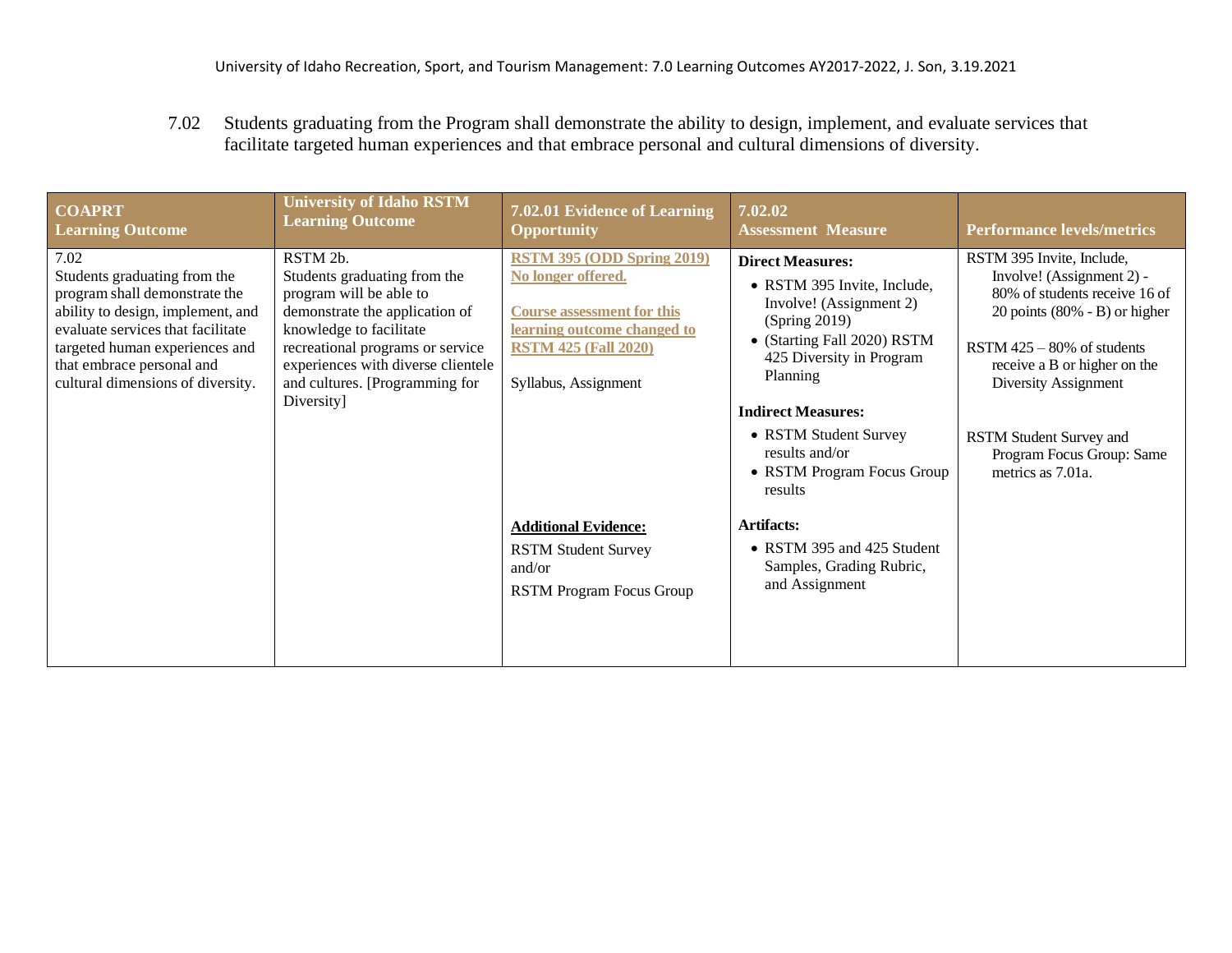7.03 Students graduating from the program shall be able to demonstrate entry-level knowledge about operations and strategic management/administration in parks, recreation, tourism and/or related professions.

| <b>COAPRT</b>                                                                                                                                                                                                                           | <b>University of Idaho RSTM</b>                                                                                                                                                                                                                                               | 7.03.01 Evidence of Learning                                                                                                                                                                                                                           | 7.03.02                                                                                                                                                                                                                                                                                                                                       | <b>Performance levels/metrics</b>                                                                                                                                                                                                                             |
|-----------------------------------------------------------------------------------------------------------------------------------------------------------------------------------------------------------------------------------------|-------------------------------------------------------------------------------------------------------------------------------------------------------------------------------------------------------------------------------------------------------------------------------|--------------------------------------------------------------------------------------------------------------------------------------------------------------------------------------------------------------------------------------------------------|-----------------------------------------------------------------------------------------------------------------------------------------------------------------------------------------------------------------------------------------------------------------------------------------------------------------------------------------------|---------------------------------------------------------------------------------------------------------------------------------------------------------------------------------------------------------------------------------------------------------------|
| <b>Learning Outcome</b>                                                                                                                                                                                                                 | <b>Learning Outcome</b>                                                                                                                                                                                                                                                       | <b>Opportunity</b>                                                                                                                                                                                                                                     | <b>Assessment Measure</b>                                                                                                                                                                                                                                                                                                                     |                                                                                                                                                                                                                                                               |
| 7.03<br>Students graduating from the<br>program shall be able to<br>demonstrate entry-level<br>knowledge about operations<br>and strategic<br>management/administration in<br>parks, recreation, tourism<br>and/or related professions. | RSTM 3.<br>Students graduating from the<br>Program will be able to<br>demonstrate the application of<br>entry-level concepts, principles<br>and procedures of operations<br>and strategic administration to<br>professional practice settings.<br>[Management/Administration] | <b>RSTM 280 (Fall &amp; Spring</b><br><b>Semesters</b> )<br>Syllabus & Handbook,<br>Assignment<br><b>RSTM 490 (ODD Spring)</b><br>Syllabus, Assignment<br><b>Additional Evidence:</b><br><b>RSTM Student Survey</b><br><b>RSTM Program Focus Group</b> | <b>Direct Measures:</b><br>• RSTM 280 Practicum<br>Student "Wrapping it Up"<br>Assignment (Self-<br>Reflection)<br>• RSTM 490 Final Project<br><b>Indirect Measures:</b><br>• RSTM Student Survey<br>results<br>• RSTM Program Focus<br>Group results<br>Artifacts:<br>RSTM 280 and 490 Student<br>Samples, Grading Rubric, and<br>Assignment | RSTM 280 Practicum Student<br>"Wrapping it Up"<br>Assignment (Self-<br>Reflection) – $80\%$ receive a<br>B or higher.<br>RSTM 490 Final Project $-80\%$<br>receive a B or better<br>RSTM Student Survey and<br>Program Focus Group: Same<br>metrics as 7.01a. |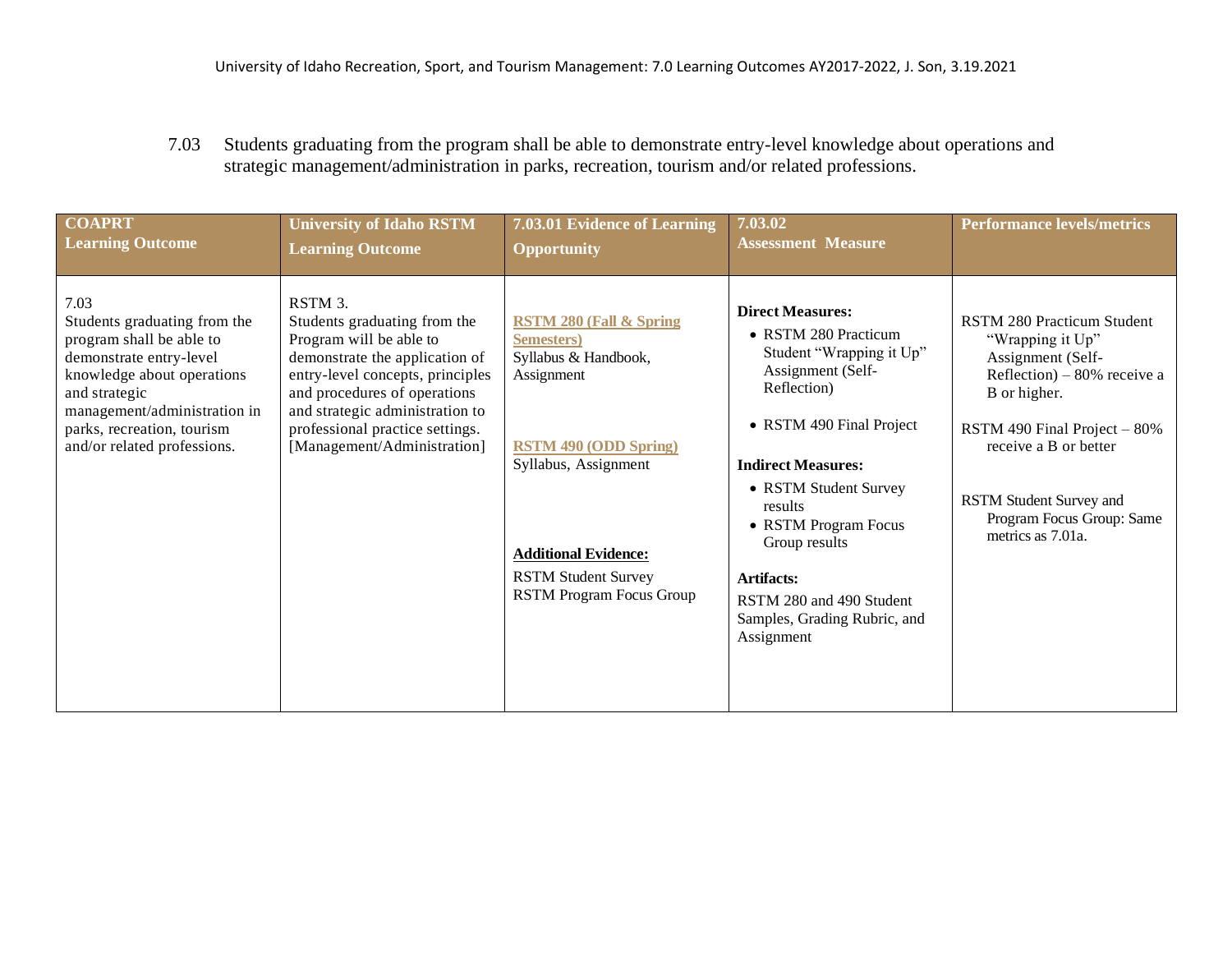7.04 Students graduating from the program shall demonstrate, through a comprehensive internship of not less than 400 clock hours and no fewer than 10 weeks, the potential to succeed as professionals at supervisory or higher levels in park, recreation, tourism, or related organizations.

| <b>COAPRT</b>                                                                                                                                                                                                                                                                                                             | <b>University of Idaho RSTM</b>                                                                                                                                                                                                                                                         | 7.04.01 Evidence of Learning                                                                                                                                                                       | 7.04.02                                                                                                                                                                                                                                                                                                                                          | <b>Performance levels/metrics</b>                                                                                                                              |
|---------------------------------------------------------------------------------------------------------------------------------------------------------------------------------------------------------------------------------------------------------------------------------------------------------------------------|-----------------------------------------------------------------------------------------------------------------------------------------------------------------------------------------------------------------------------------------------------------------------------------------|----------------------------------------------------------------------------------------------------------------------------------------------------------------------------------------------------|--------------------------------------------------------------------------------------------------------------------------------------------------------------------------------------------------------------------------------------------------------------------------------------------------------------------------------------------------|----------------------------------------------------------------------------------------------------------------------------------------------------------------|
| <b>Learning Outcome</b>                                                                                                                                                                                                                                                                                                   | <b>Learning Outcome</b>                                                                                                                                                                                                                                                                 | <b>Opportunity</b>                                                                                                                                                                                 | <b>Assessment Measure</b>                                                                                                                                                                                                                                                                                                                        |                                                                                                                                                                |
| 7.04<br>Students graduating from the<br>program shall demonstrate,<br>through a comprehensive<br>internship of not less than 400<br>clock hours and no fewer than 10<br>weeks, the potential to succeed as<br>professionals at supervisory or<br>higher levels in park, recreation,<br>tourism, or related organizations. | RSTM 4.<br>Students graduating from the<br>program will be able to<br>demonstrate through a<br>comprehensive internship of not<br>less than 400 hours the<br>fulfillment of organization needs<br>and a professional contribution to<br>the organization. [Professional<br>Preparation] | <b>RSTM 498 (Fall &amp; Spring</b><br>Semesters)<br>Syllabus & Internship Handbook,<br>Assignments<br><b>Additional Evidence:</b><br><b>RSTM Student Survey</b><br><b>RSTM Program Focus Group</b> | <b>Direct Measures:</b><br>• RSTM 498 Student<br>"Wrapping It Up"<br>Assignment<br><b>Indirect Measures:</b><br>• RSTM Student Survey<br>results<br>• RSTM Program Focus Group<br>Artifacts:<br>RSTM 498 Student "Wrapping It<br>Up" Assignment Examples,<br>Assignment and Grading Rubric<br>from the Internship Handbook<br>(Part of Syllabus) | RSTM 498 Student "Wrapping It<br>Up" Assignment $-90\%$<br>receive a B or higher.<br>RSTM Student Survey and<br>Program Focus Group: Same<br>metrics as 7.01a. |